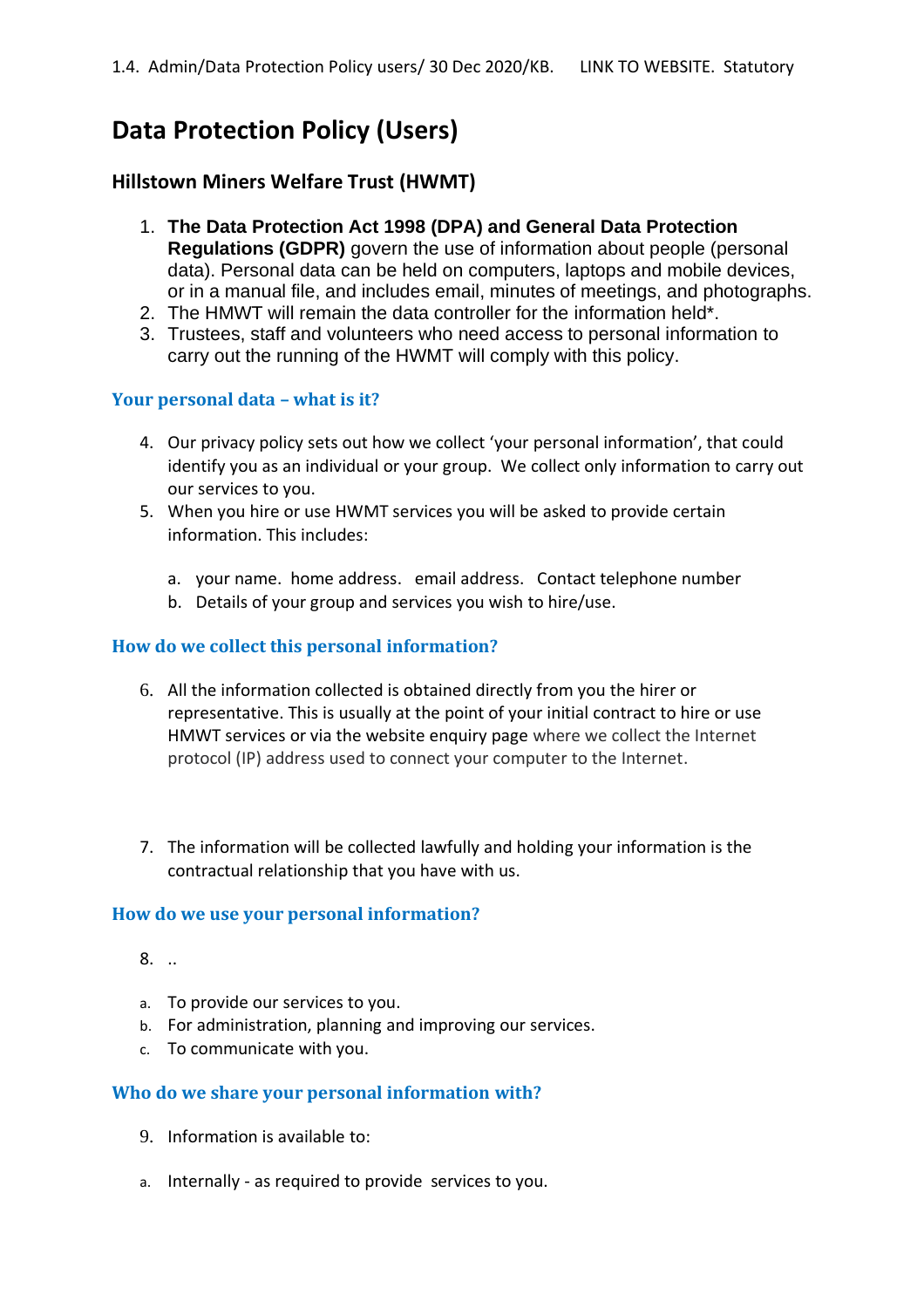b. If we have a statutory duty to disclose it for other legal and regulatory reasons.

#### **How long do we keep your personal information?**

- 10. We need to keep your information so that we can provide our services to you. In most instances information will not be stored for longer than 12 months.
- 11. The exceptions to this are instances where there may be legal or insurance circumstances that require information to be held for longer whilst any issues are investigated or resolved.

#### **How your information can be updated or corrected**

- 12. To ensure the information we hold is accurate and up to date, users need to inform the HMWT of any changes to their personal information. You can do this by contacting us.
- 13. Correction of your information can be made if requested but may not be possible if the information contains references to other individuals or for legal, investigative or security reasons.

#### **How do we store your personal information?**

14. We will keep your personal data up to date and store it securely. We will put appropriate technical measures in place to protect it from loss, misuse, unauthorised access and disclosure.

## **Availability and changes to this policy**

15. A copy can be requested from the secretary HMWT. This policy may be updated from time to time. If we make any material changes, we will make users aware by usual contacts methods \*\*.

#### **Contact**

16. If you have any queries about this policy, please contact our office or email hillstownvillagehall@gmail.com

#### **Your rights around your personal data**

- 17. Your personal data is protected by legal rights. These include the right in certain circumstances to:
- a. request a copy of your personal data held by us.
- b. ask for your personal data to be erased, for example, if we no longer need it for the purpose, we collected it.

\*Data will not be used or managed by third parties.

\*\*Our contact with you will be by email, post, other digital methods or telephone.